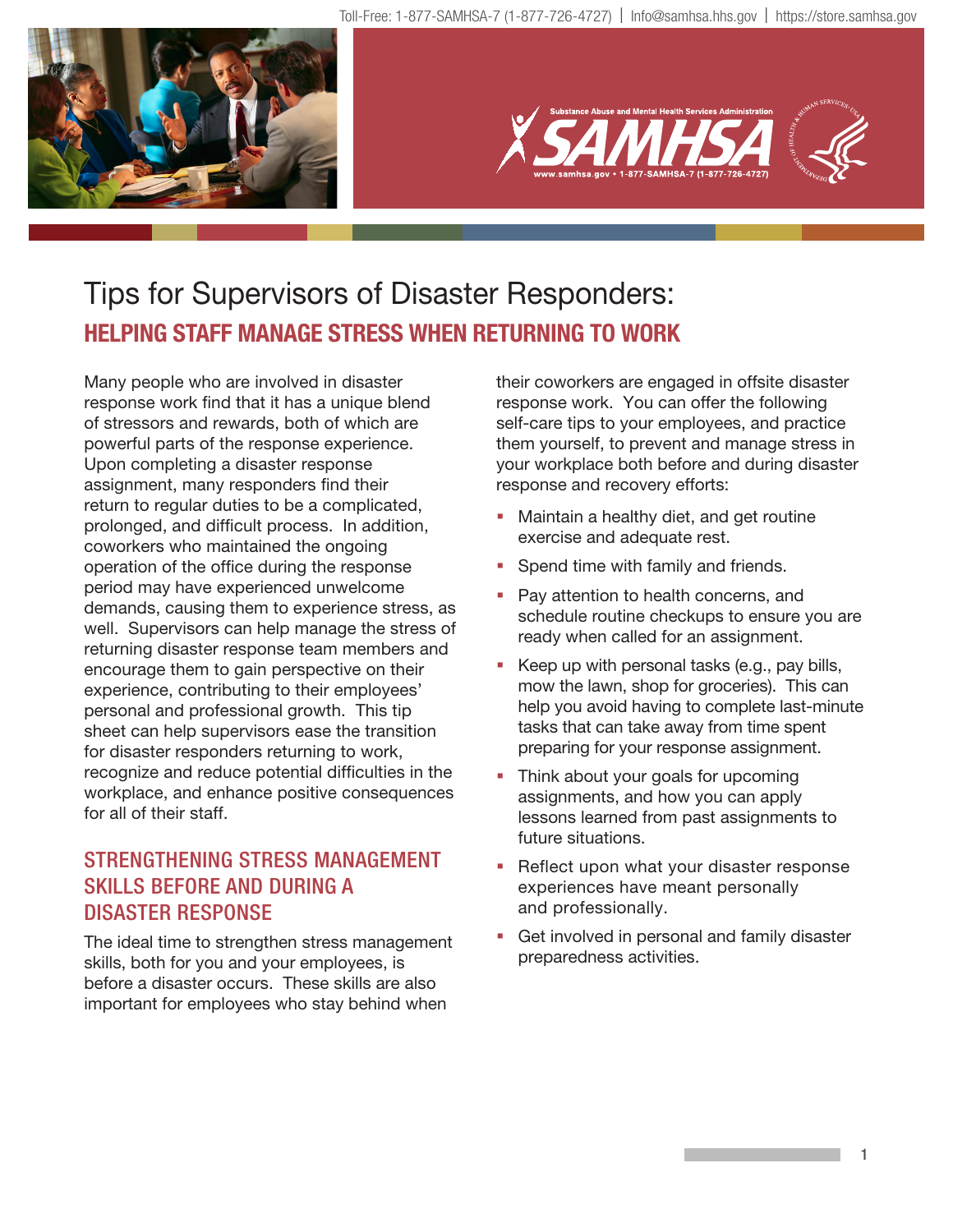#### TIPS FOR SUPERVISORS OF DISASTER RESPONDERS: HELPING STAFF MANAGE STRESS WHEN RETURNING TO WORK



### PREPARING YOUR ORGANIZATION FOR RETURNING EMPLOYEES

Supporting your returning employees starts with organizational policies and priorities. You can work with other leaders of your organization to:

- Create an atmosphere where people can be open with supervisors about their experiences, feelings, and concerns.
- **Create structured forums for responders** to present their lessons learned or recommendations for organization-wide preparedness activities.
- **Optimize liberal or flexible leave policies for** returning employees.
- Be candid about the complex and potentially difficult job that supervisors and managers face—meeting both individual needs and the need to maintain ongoing work.

# HELPING YOUR RETURNING EMPLOYEES TRANSITION TO ROUTINE WORK

Upon returning to their duties, some employees may face difficulties readjusting. Many of these challenges typically subside over time as staff return to previous routines. If these difficulties do not subside, refer to the When To Suggest That Your Staff Seek Help section of this tip sheet. A few potential difficulties are described below, along with some tips on how you can help.

Unrelenting fatigue. Sometimes excessive stress results in never feeling rested. Some employees may experience extreme fatigue, even when they are getting a sufficient amount of sleep each night. Encourage your employees to get a medical evaluation if the problem persists.

Pace change. Disaster responders grow accustomed to the rapid pace of the disaster

environment, and for some employees, returning to a more typical rhythm of work may be challenging. It may appear as though people are moving at a much slower pace than they remember. Encourage returning responders to refrain from judging colleagues or criticizing the difference in the pace of work in your organization compared to their disaster work.

Cynicism. During disaster work, responders often see the worst in individuals and systems, and it is easy to become cynical. These feelings are expected, and they typically diminish over time. Try to help your team members regain perspective by reviewing the successes and positive results from their assignment.

**Dissatisfaction with routine work.** Saving lives and protecting our fellow citizens' health and safety can be rewarding and energizing, but most work does not provide such dramatic and immediate reinforcement. As a result, some returning team members may perceive their daily work routine as lacking in meaning and satisfaction. Ask about the positive things your employees learned and experienced during the disaster response, and find ways to incorporate these things into their work. For example, you may consider giving them a role in your company's emergency response planning.

Easily evoked emotions. Sometimes the combination of intense experiences, fatigue, and stress leaves disaster responders especially vulnerable to unexpected emotions. For example, they may cry easily, be quick to anger, or experience dramatic mood swings. These are fairly common reactions that typically subside over time. You can help responders cope with their emotions in the following ways:

- **Provide support and education to all your** staff members, and allow them to discuss their experiences with you in order to determine the best way to decrease these reactions in the workplace.
- **Encourage returning employees to be aware** of and monitor their reactions.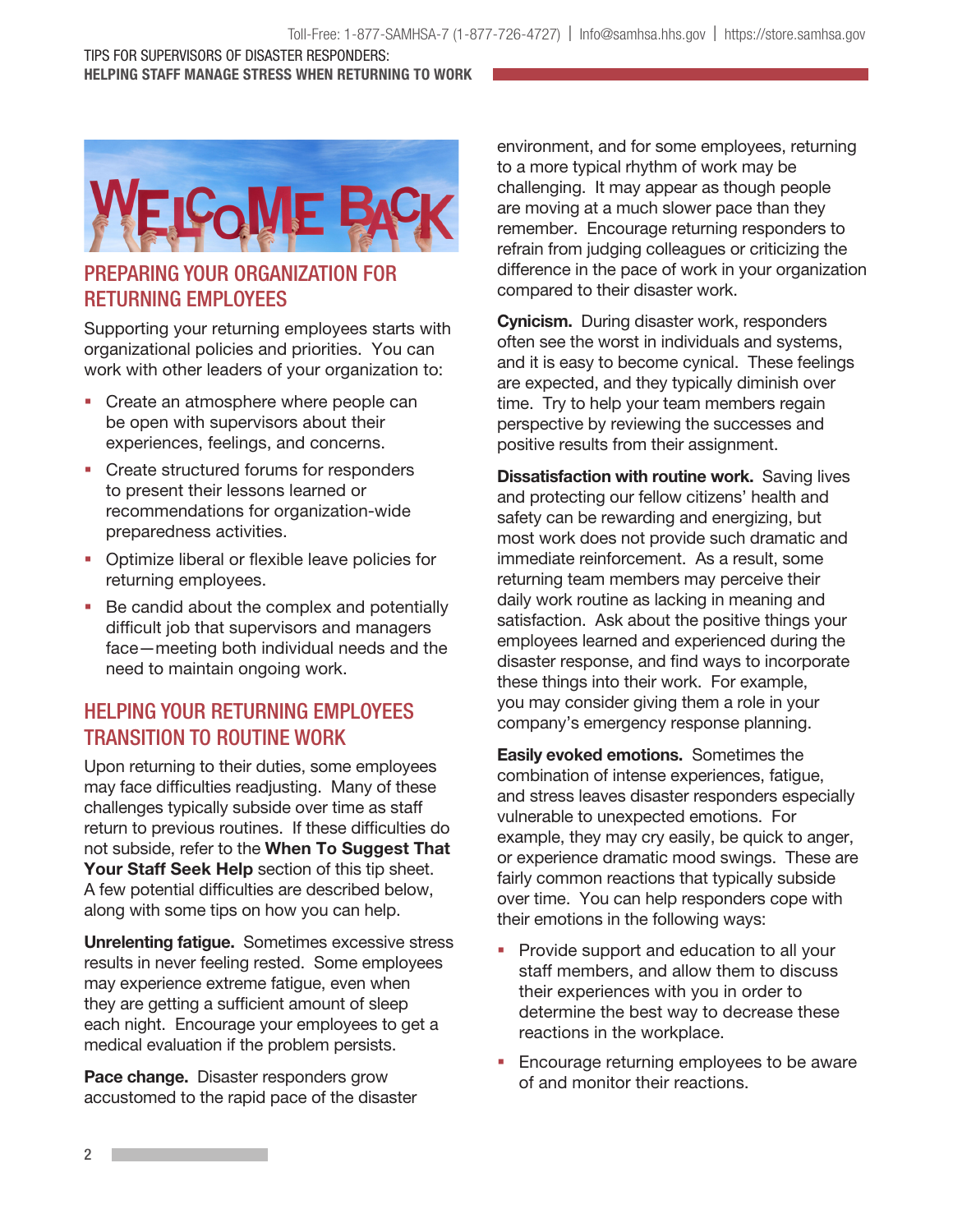TIPS FOR SUPERVISORS OF DISASTER RESPONDERS: HELPING STAFF MANAGE STRESS WHEN RETURNING TO WORK

- If strong emotions become disruptive in the workplace, consider the following strategies:
	- Discuss the options of additional leave.
	- Help disaster responders locate a stress management or responder stress training course.
	- Encourage them to seek professional help. Some disaster responders are concerned about being stigmatized when seeking mental health or substance misuse support services, so it is important for you to create a "safe place" without judgment for employees to discuss accessing support services if needed. Check out the Helpful Resources section of this tip sheet for more information on finding support services.

Sharing experiences. Though returning employees may want to share their experiences with others, some may feel uncomfortable doing so. You can help ease team members' worries by taking the following actions:

- **Consider facilitating group meetings that** provide a structured opportunity for your employees to share experiences, especially coping skills, with others who have had similar experiences. Encourage returning employees to reflect on their experience in terms of the following:
	- How did they function in the stressful disaster environment?
	- What unrecognized skills or talents did they discover?
- Caution staff to take care when discussing disturbing scenes. Others may be upset by graphic descriptions of the disaster environment.

Difficulties with colleagues and supervisors. Returning employees may not experience a "welcome back" from their colleagues that meets their expectations. Some coworkers may resent the additional workload they had to carry as a result of employees' absence, or they may resent the recognition that the disaster responders

receive upon their return. Consider taking steps to avert these difficulties:

- Be sure to show proper appreciation for the impact that everyone feels when one or more employees are on assignment and others are not.
- Remind staff that everyone is a part of the response effort, not only those directly deployed but also those who remain in their regular posts providing coverage for those in the field.
- Be aware that, if the returning staff were exposed to potentially contagious illnesses while on the disaster assignment (or coworkers believe this to be the case), returning staff may be isolated or stigmatized. Accurate information, delivered to the entire team by an unbiased source (such as a local medical expert), can help ease this type of situation.

## CHECK YOURSELF: HOW ARE YOU FEELING NOW THAT YOUR EMPLOYEES HAVE RETURNED?

You also need to be aware of your own reactions and adjustments as a result of your team's disaster assignment and return. Seeking support from other supervisors you work with (or friends in similar positions) can help you prepare for and adjust to the return of your team members. Planning for every possibility is important—consider taking the following actions:

- **Be prepared with resources and referrals** for staff members who may require help addressing severe or prolonged stress symptoms that are affecting their work.
- Know what types of interventions you can employ if you witness team members degrading others who are seeking help.
- Be sure to apply self-care recommendations to yourself, especially if you are starting to identify with returning staff members' descriptions of stress symptoms, such as sleep problems, stomach ailments, or irritability.